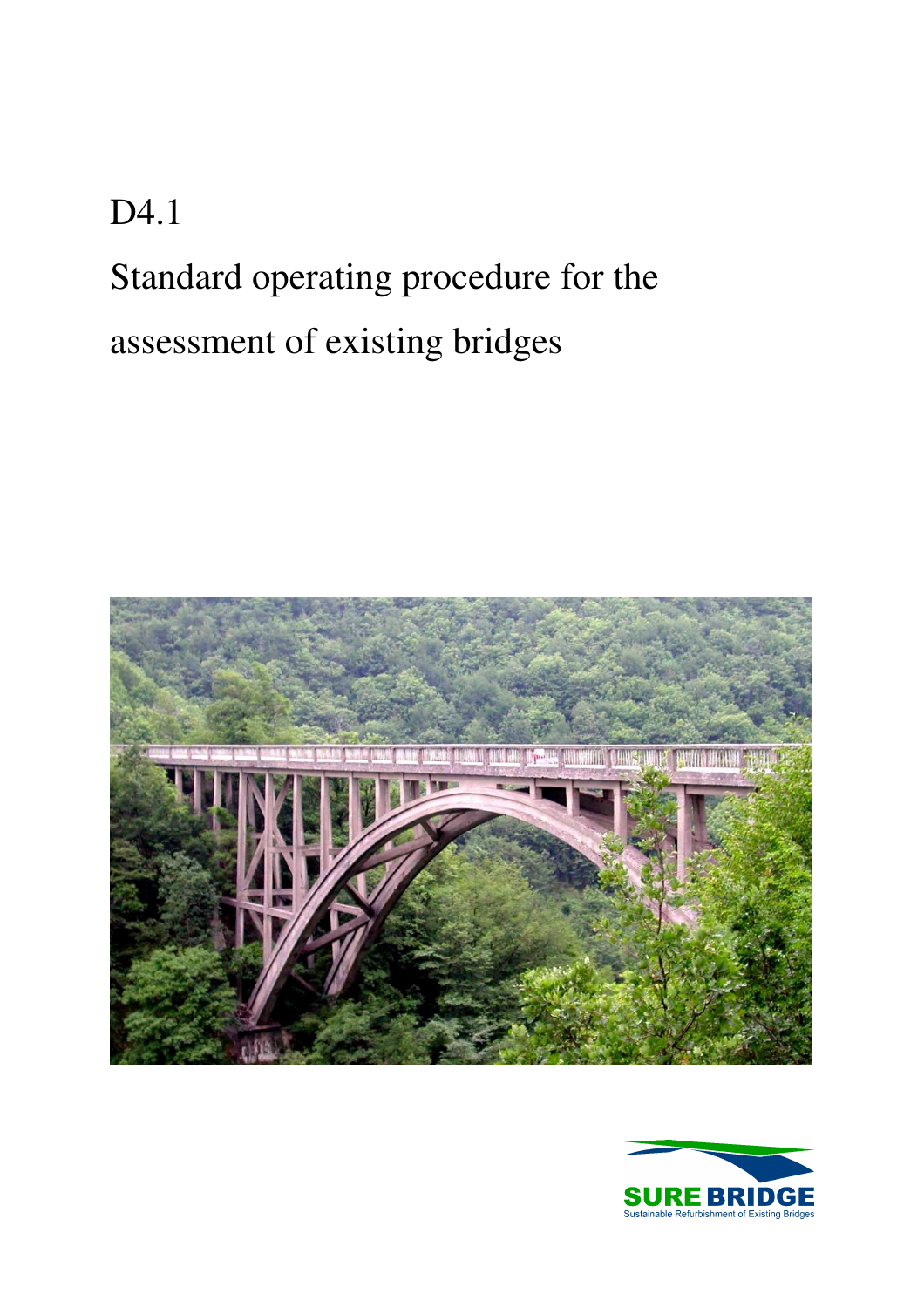

### D4.1 Standard operating procedure for the assessment of existing bridges

#### Type of report, Version, 27 October 2017

| Version | Released date | Changes                                                    |
|---------|---------------|------------------------------------------------------------|
|         | 2016-10-14    | Preliminary table of contents sent to Partners             |
| 2       | 2016-12-06    | Draft sent to Partners and external Reviewers for comments |
| 3       | 2016-12-29    | Final version incorporating received comments              |
| 4       | 2017-10-27    | Chapter numbers in Executive Summary corrected             |

#### Colophon

Copyright © 2015-2018. All rights reserved.

This publication is produced by SUREBRIDGE work group:

The main authors are: Fabio Ricci, Paolo S. Valvo

Co-authors are: Juan Carlos Miranda Santos, Erika Davini, Cristiano Alocci, Antonfranco Pasquale

Recommended publication reference:

The authors intended not to use any copyrighted material for the publication or, if not possible, to indicate the copyright of the respective object. The copyright for any material created by the authors is reserved. Any duplication or use of objects such as diagrams, sounds or texts in other electronic or printed publications is not permitted without the author's agreement.

The authors are not responsible for the topicality, correctness, completeness or quality of the information provided. Liability claims regarding damage caused by the use of any information provided, including any kind of information which is incomplete or incorrect, will therefore be rejected. If you notice information in this publication that you believe should be corrected or updated, please contact us. We shall try to remedy the problem.

#### Acknowledgements

The authors express their gratitude to Prof. Anna De Falco, University of Pisa, for her thoughtful review of the draft of this deliverable.

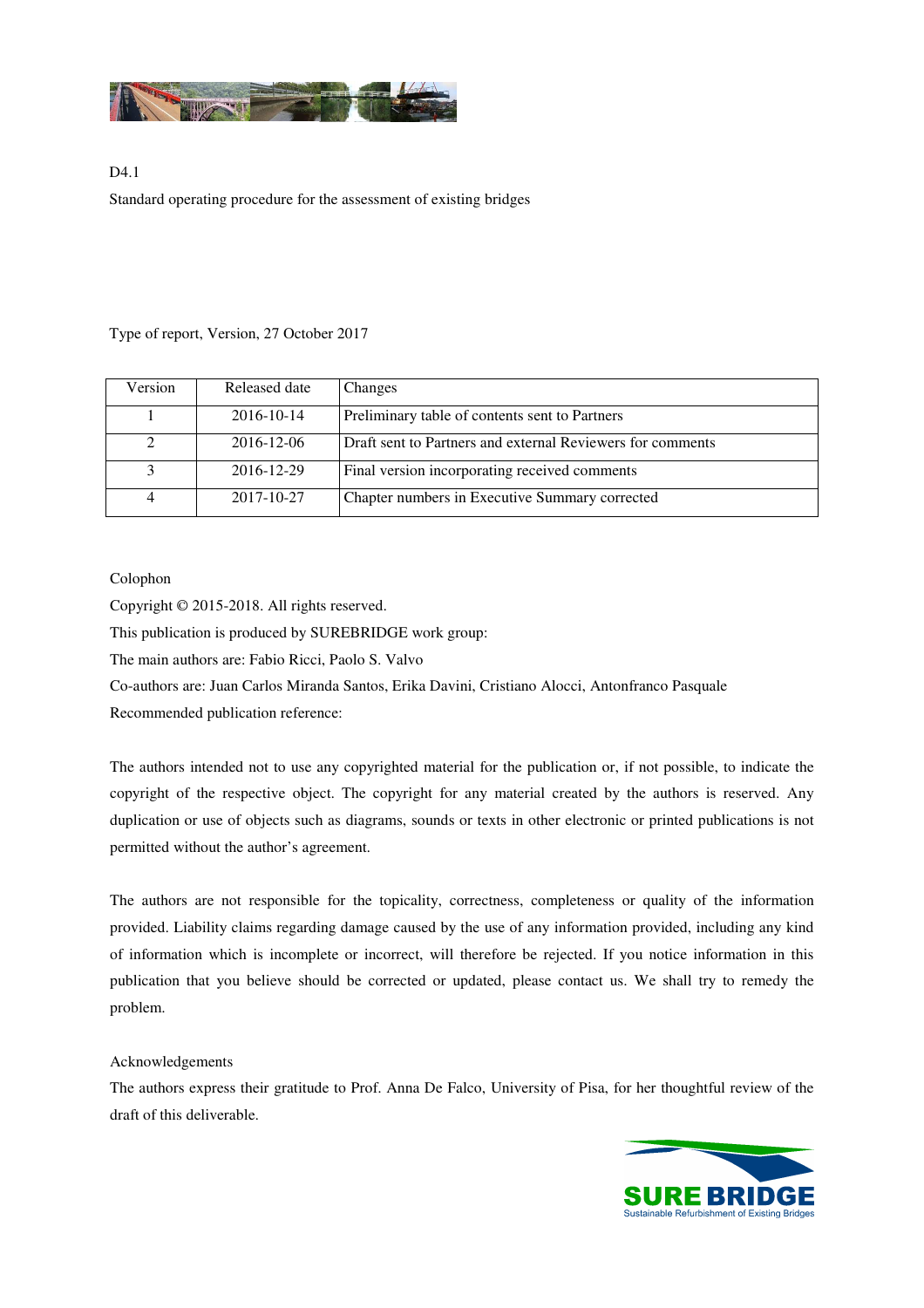



The information in this publication does not necessarily represent the view of the Infravation.

*This project has received funding from the European Union's Seventh Framework Programme for research, technological development and demonstration under grant agreement No.* 31109806.0009*.* 

*SUREBRIDGE project is co-funded by Funding Partners of the ERA-NET Plus Infravation and the European Commission. The Funding Partners of the Infravation 2014 Call are: MINISTERIE VAN INFRASTRUCTUUR EN MILIEU, RIJKSWATERSTAAT BUNDESMINISTERIUM FÜR VERKEHR, BAU UND STADTENTWICKLUNG, DANISH ROAD DIRECTORATE, STATENS VEGVESEN VEGDIREKTORATET, TRAFIKVERKET – TRV, VEGAGERÐIN, MINISTERE DE L'ECOLOGIE, DU DEVELOPPEMENT DURABLE ET DE L'ENERGIE, CENTRO PARA EL DESARROLLO TECNOLOGICO INDUSTRIAL, ANAS S.p.A., NETIVEI, ISRAEL - NATIONAL TRANSPORT INFRASTRUCTURE COMPANY LTD, FEDERAL HIGHWAY ADMINISTRATION USDOT* 

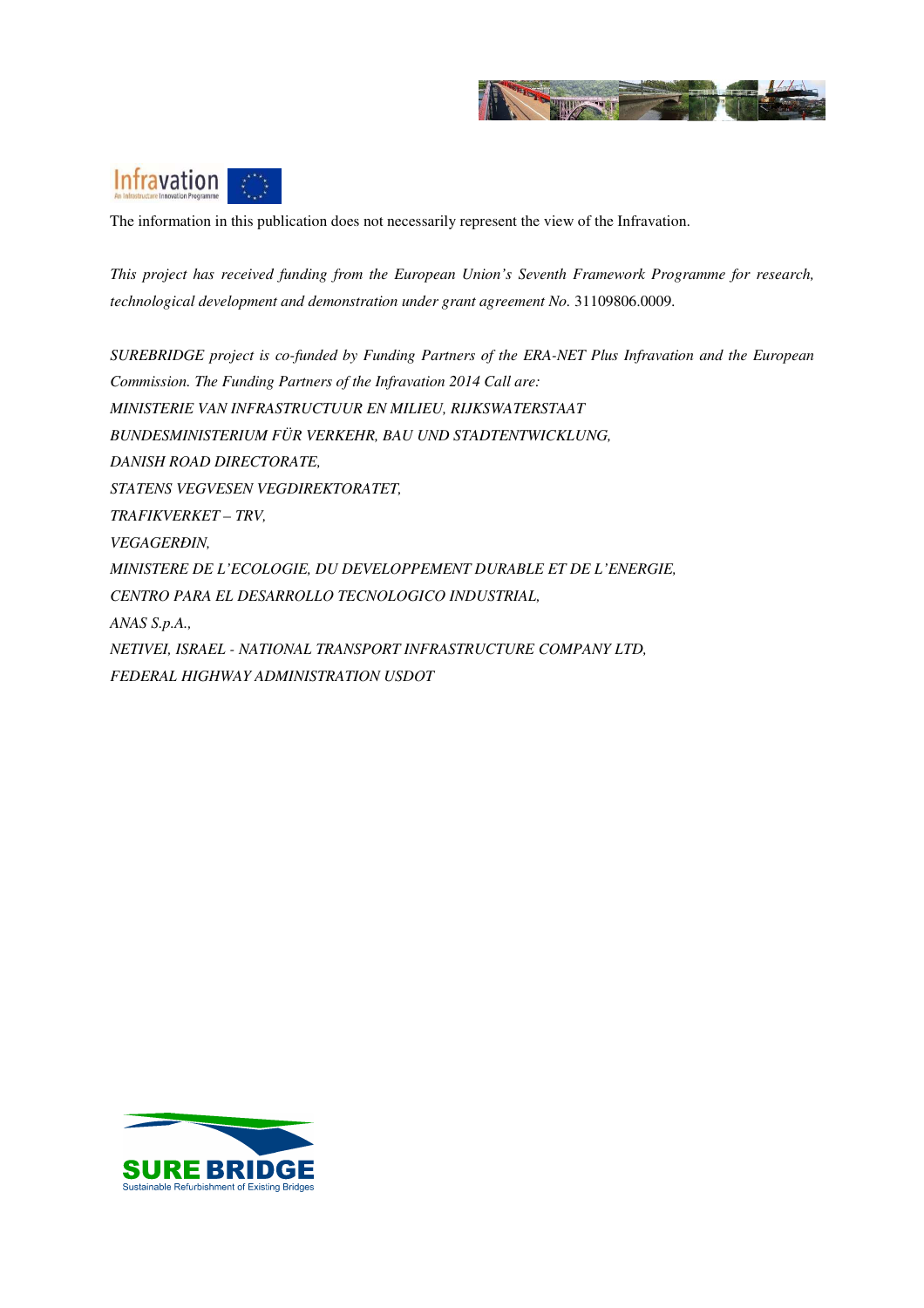

# **Table of contents**

| $\mathbf{1}$   |         |  |
|----------------|---------|--|
| $\overline{2}$ |         |  |
| 2.1            |         |  |
| 2.2            |         |  |
| 3              |         |  |
| 3.1            |         |  |
|                | 3.1.1   |  |
|                | 3.1.2   |  |
|                | 3.1.3   |  |
|                | 3.1.4   |  |
|                | 3.1.5   |  |
| 3.2            |         |  |
|                | 3.2.1   |  |
|                | 3.2.2   |  |
|                | 3.2.3   |  |
|                | 3.2.4   |  |
|                | 3.2.5   |  |
|                | 3.2.5.1 |  |
|                | 3.2.5.2 |  |
|                | 3.2.6   |  |
| 3.3            |         |  |
|                | 3.3.1   |  |
|                | 3.3.2   |  |
|                | 3.3.2.1 |  |
|                | 3.3.2.2 |  |
|                | 3.3.2.3 |  |
|                | 3.3.2.4 |  |
|                | 3.3.3   |  |
|                | 3.3.3.1 |  |



<u> Samuel Barbara (</u>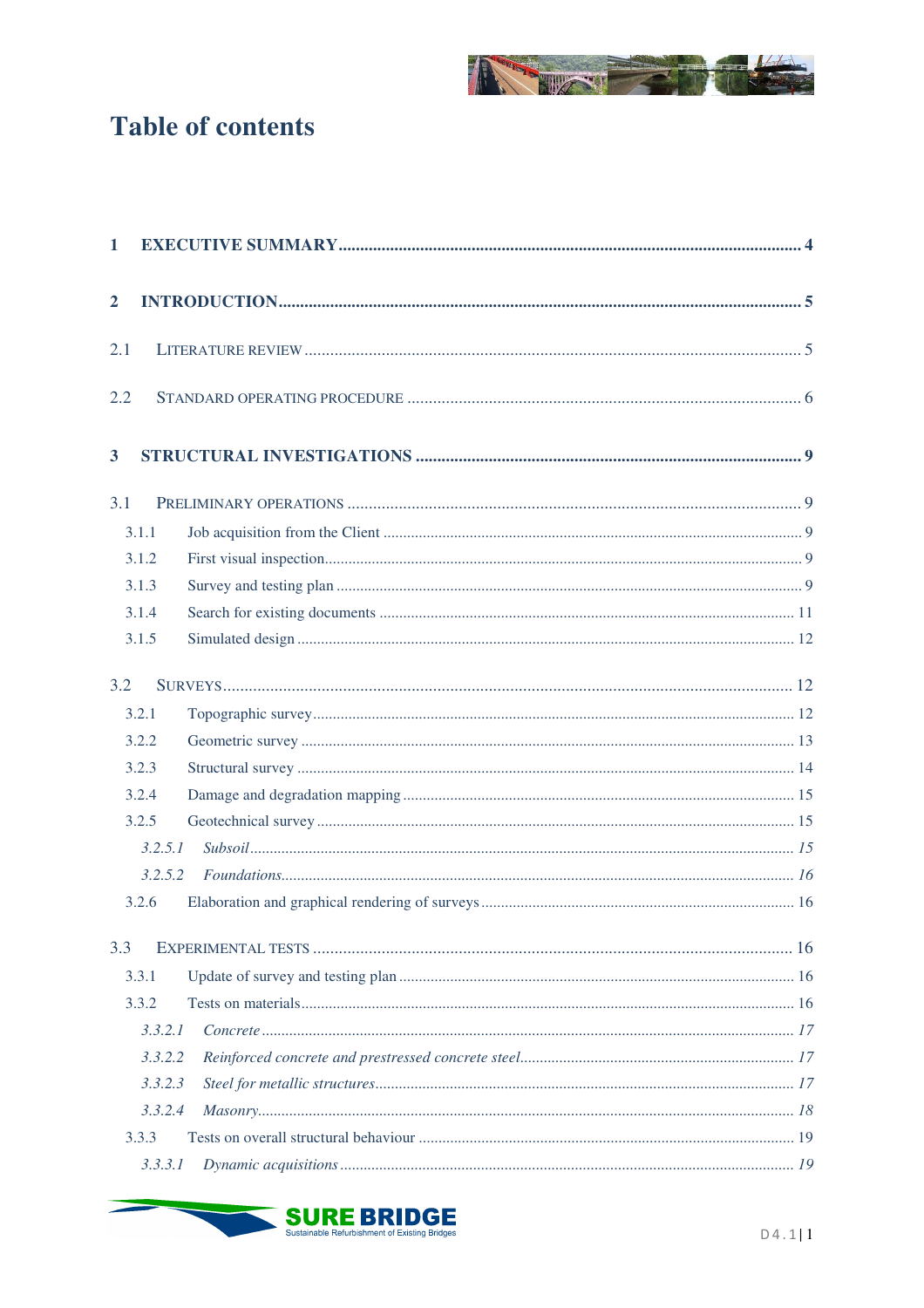

|                         | 3.3.3.2 |                                                                        |  |
|-------------------------|---------|------------------------------------------------------------------------|--|
| $\overline{\mathbf{4}}$ |         |                                                                        |  |
| 4.1                     |         |                                                                        |  |
| 4.2                     |         | MECHANICAL MODELLING OF BRIDGES BASED ON EXPERIMENTAL TEST RESULTS  21 |  |
|                         | 4.2.1   |                                                                        |  |
|                         | 4.2.2.  |                                                                        |  |
|                         | 4.2.2.1 |                                                                        |  |
|                         | 4.2.2.2 |                                                                        |  |
|                         | 4.2.2.3 |                                                                        |  |
|                         | 4.2.3   |                                                                        |  |
|                         | 4.2.3.1 |                                                                        |  |
|                         | 4.2.3.2 |                                                                        |  |
|                         | 4.2.4   |                                                                        |  |
|                         | 4.2.5   |                                                                        |  |
|                         | 4.2.6   |                                                                        |  |
|                         | 4.2.6.1 |                                                                        |  |
|                         | 4.2.6.2 |                                                                        |  |
|                         | 4.2.6.3 |                                                                        |  |
|                         | 4.2.6.4 |                                                                        |  |
|                         | 4.2.6.5 |                                                                        |  |
|                         | 4.2.7   |                                                                        |  |
|                         | 4.2.7.1 |                                                                        |  |
|                         | 4.2.7.2 |                                                                        |  |
|                         |         |                                                                        |  |
| 4.3                     |         |                                                                        |  |
|                         | 4.3.1   |                                                                        |  |
|                         | 4.3.2   |                                                                        |  |
|                         | 4.3.3   |                                                                        |  |
|                         | 4.3.4   |                                                                        |  |
|                         | 4.3.5   |                                                                        |  |
|                         | 4.3.6   |                                                                        |  |
|                         | 4.3.7   |                                                                        |  |
| 4.4                     |         |                                                                        |  |
| 4.5                     |         |                                                                        |  |
|                         | 4.5.1   |                                                                        |  |

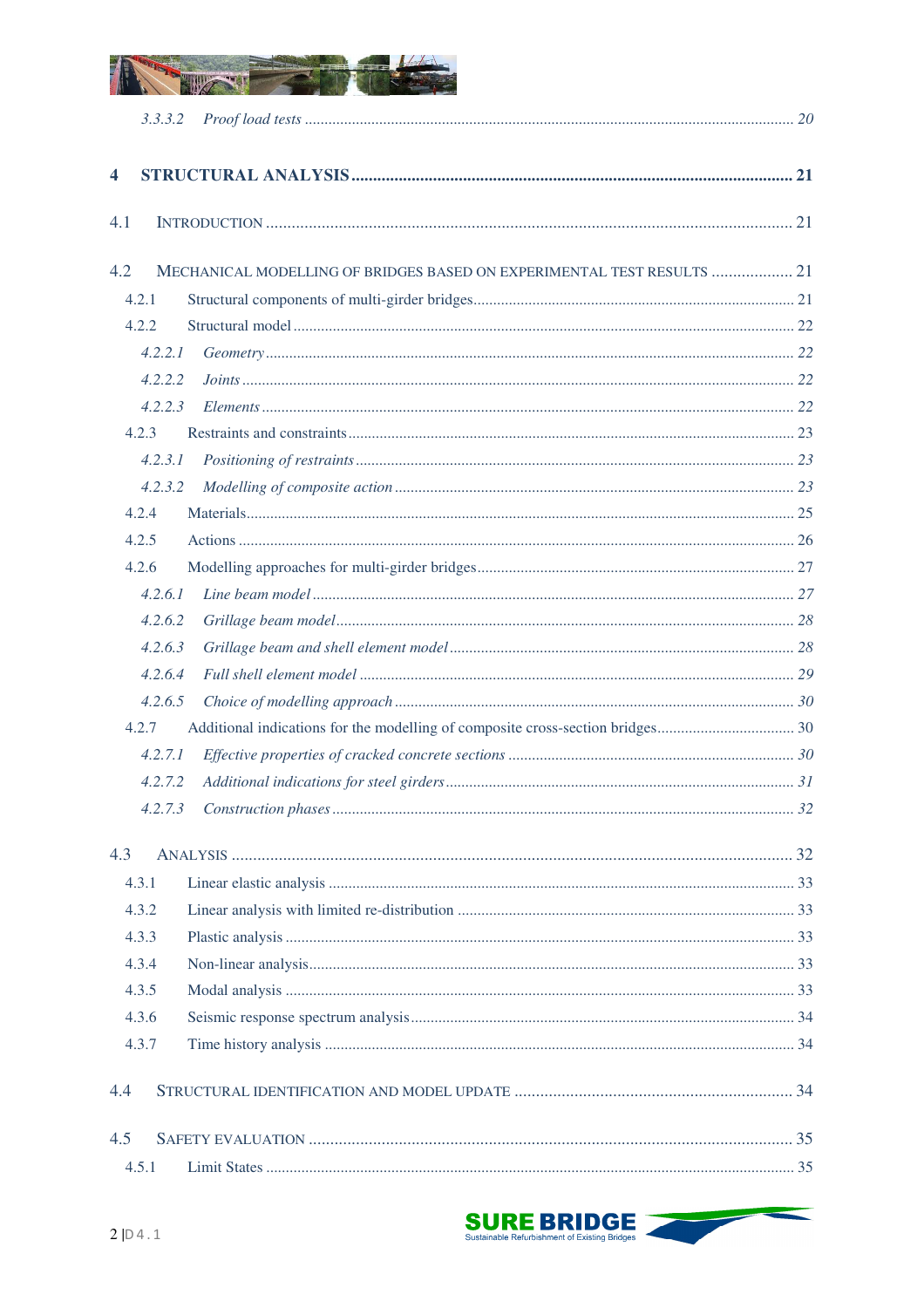## **READY AND READY AND READY A**

| 453   |  |
|-------|--|
| 4.5.4 |  |
|       |  |
|       |  |